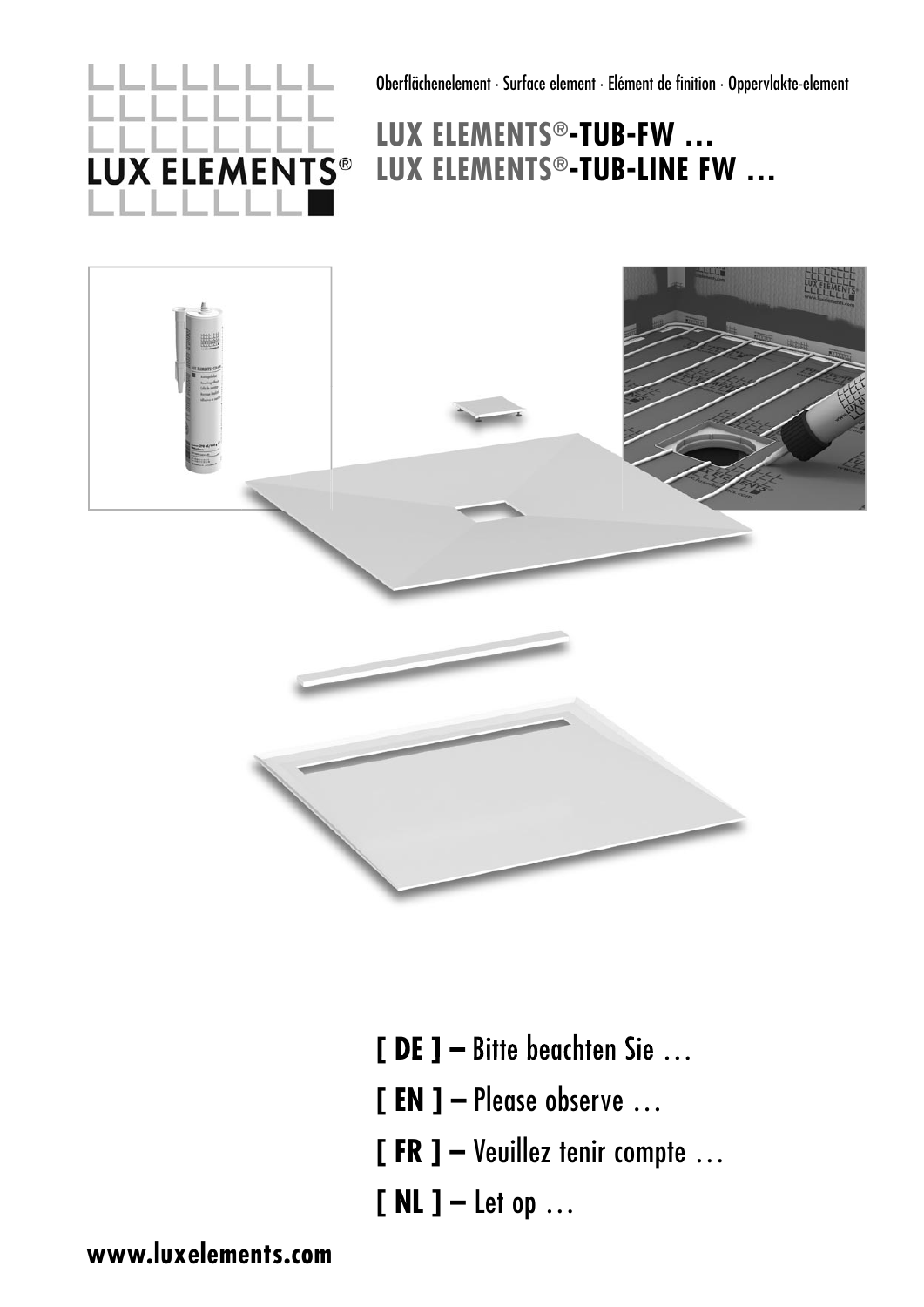

06 | 2021



### DE

**HINWEIS [1]:** Vor dem Einbau Schutzfolie entfernen und auf Schäden überprüfen.

**HINWEIS [2]:** Falls ein Höhenausgleich notwendig ist, kann die FINISH-Oberfläche mit einem Fliesenkleber mit kristalliner Wasserbindung oder LUX ELEMENTS®-COL-AK vollflächig im Buttering-Floating-Verfahren verlegt werden. Die FINISH-Ober fläche ist rückseitig mit einer Grundierung für nicht saugende Untergründe oder LUX ELEMENTS®-COL-HSV zu grundieren.

EN

**PLEASE NOTE [1]:** Remove protective film and check for damages prior to installation.

**PLEASE NOTE [2]:** In case height adjustment is necessary, the FINISH surface can either be laid with a tile adhesive with crystalline water retention or with LUX ELEMENTS®-COL-AK over the entire area, using the buttering-floating method. The back of the FINISH surface needs to be primed with a primer for non-absorbent substrates or with LUX ELEMENTS®-COL-HSV.

## FR

**REMARQUE [1]:** Retirez le film protecteur avant l'installation et vérifiez qu'il n'est pas endommagé.

**REMARQUE [2]:** Réglage de la hauteur : Si un réglage de la hauteur est nécessaire, la surface FINISH peut être posée avec une colle à carrelage à cristalisation (type C2S) ou LUX ELEMENTS®-COL-AK sur toute la surface en utilisant la technique du double encollage. La face inférieure de la surface FINISH doit être apprêté avec un primaire pour supports non absorbants ou LUX ELEMENTS®-COL-HSV.

## NL

LET OP [1]: Verwijder de beschermfolie en controleer op beschadiging vóór installatie.

**LET OP [2]:** Indien hoogteaanpassing noodzakelijk is, kan het FINISH oppervlak met een tegellijm met kristallijne waterbinding of LUX ELEMENTS®-COL-AK over het gehele oppervlak met de buttering-floating methode worden aangebracht. Het FINISH oppervlak moet aan de achterzijde geprimerd worden met een primer voor nietabsorberende ondergronden of LUX ELEMENTS®-COL-HSV.



[DE] – Technische Änderungen vorbehalten

[EN] – We reserve the right to make technical changes

[FR] – Sous reserve de modifications techniques

[NL] – Onder voorbehoud van technische veranderingen

D

LUX ELEMENTS GmbH & Co. KG An der Schusterinsel 7 D - 51379 Leverkusen-Opladen

Tel. +49 (0) 21 71/ 72 12 - 0 Fax +49 (0) 21 71/ 72 12 40

info@luxelements.de www.luxelements.com

#### F

LUX ELEMENTS S.A.S ZI-31, rue d'Ensisheim F - 68190 Ungersheim

Tél. +33 (0) 3 89 83 69 79 Fax +33 (0) 3 89 48 83 27

info@luxelements.fr www.luxelements.fr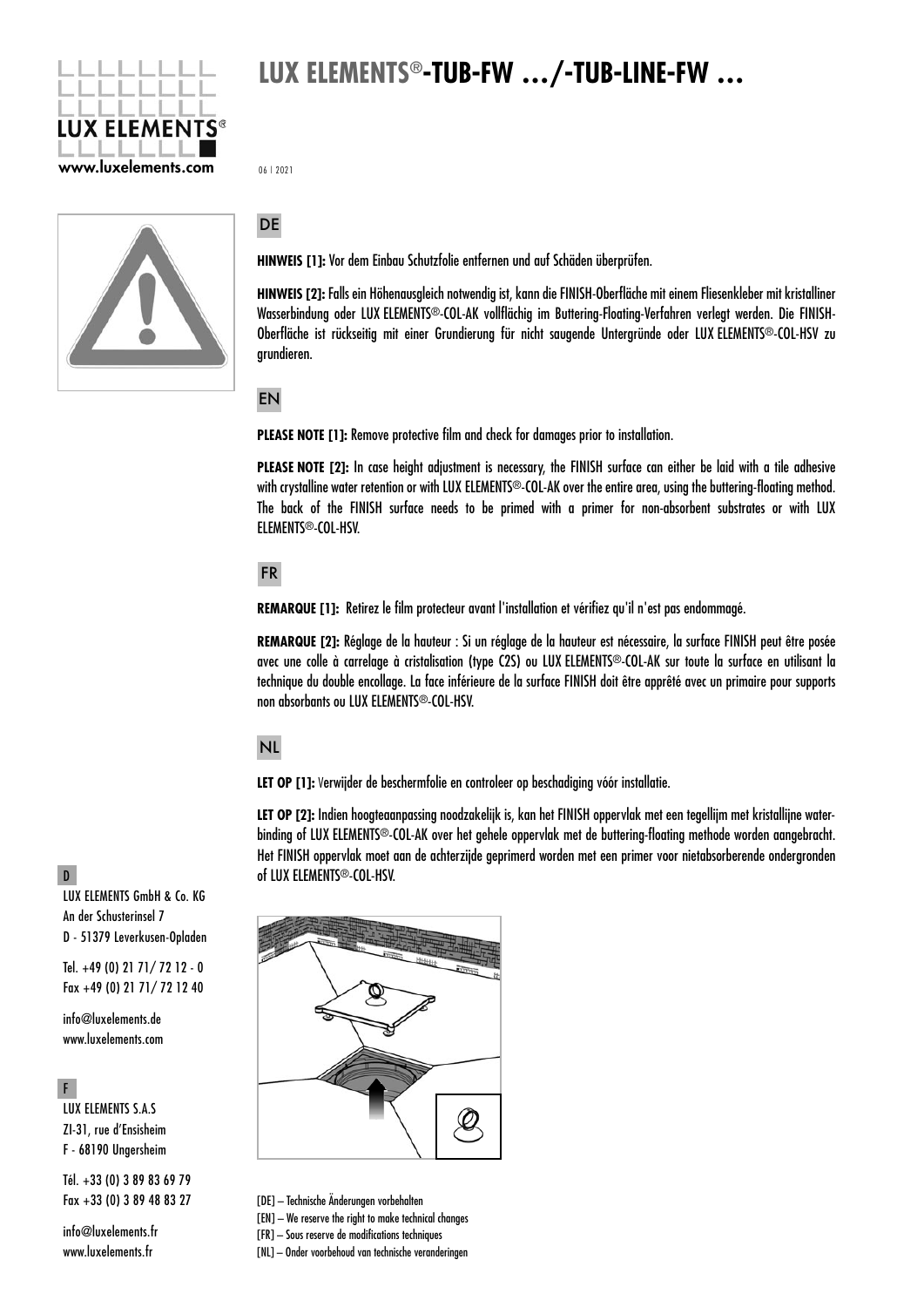**LUX ELEMENTS®** 

Oberflächenelement · Surface element · Elément de finition · Oppervlakte-element

# **LUX ELEMENTS®-TUB-FW … LUX ELEMENTS®-TUB-LINE FW …**



- **[ DE ] –** Montageanleitung
- **[ EN ] –** Instructions for assembly
- **[ FR ] –** Instructions de montage
- **[ NL ] –** Montagehandleiding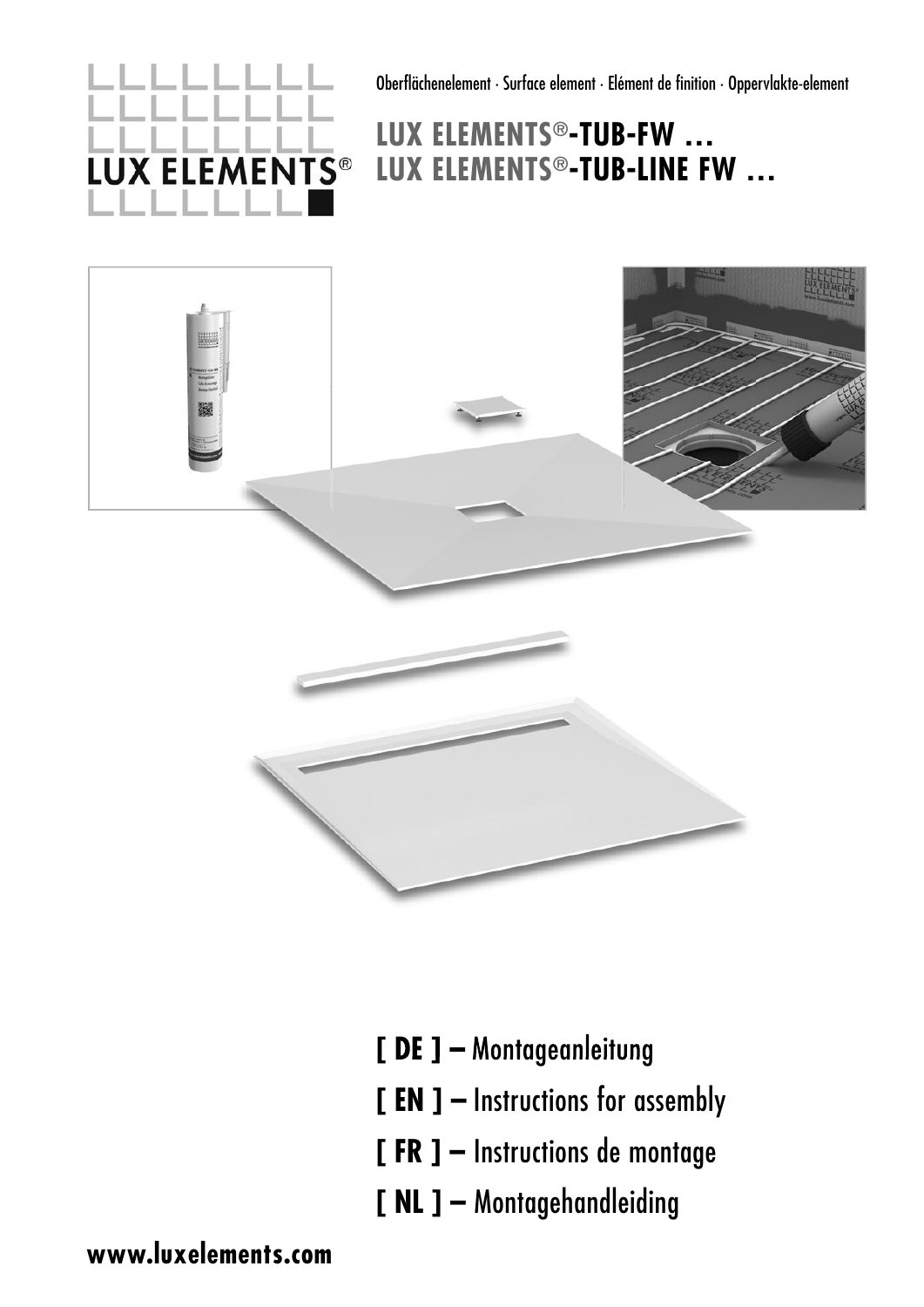

**[DE] – HINWEIS** … Bitte befolgen Sie für die Montage der Bodenablaufrinne/des Duschbodens die separate Anleitung. **[EN] – PLEASE NOTE** … Please follow the separate instructions for the assembly of the floor channel drain/shower base. **[FR] – REMARQUE** … Veuillez suivre les instructions séparées pour le montage de l'écoulement en ligne / du receveur de douche. **[NL] – LET OP** … Voor de montage van de afvoergoot/douchebodem gelieve de aparte handleiding op te volgen.







**LUX ELEMENTS®-TUB-LINE-FW …**

### **HINWEIS · PLEASE NOTE · REMARQUE · LET OP:**

LUX ELEMENTS®-COL-MK

- **[DE]**  Augen- und Gesichtsschutz tragen
- [EN] Wear eye and face protection
- **[FR]**  Porter équipement de protection des yeux/du visage
- **[NL]**  Oog- en gelaatsbescherming dragen

5 mm 8 mm **11 mm** 14 mm 17 mm





**COL-MK**





 $\mathbf{F} = \begin{bmatrix} 1 & 0 \\ 0 & -1 \end{bmatrix}$ 





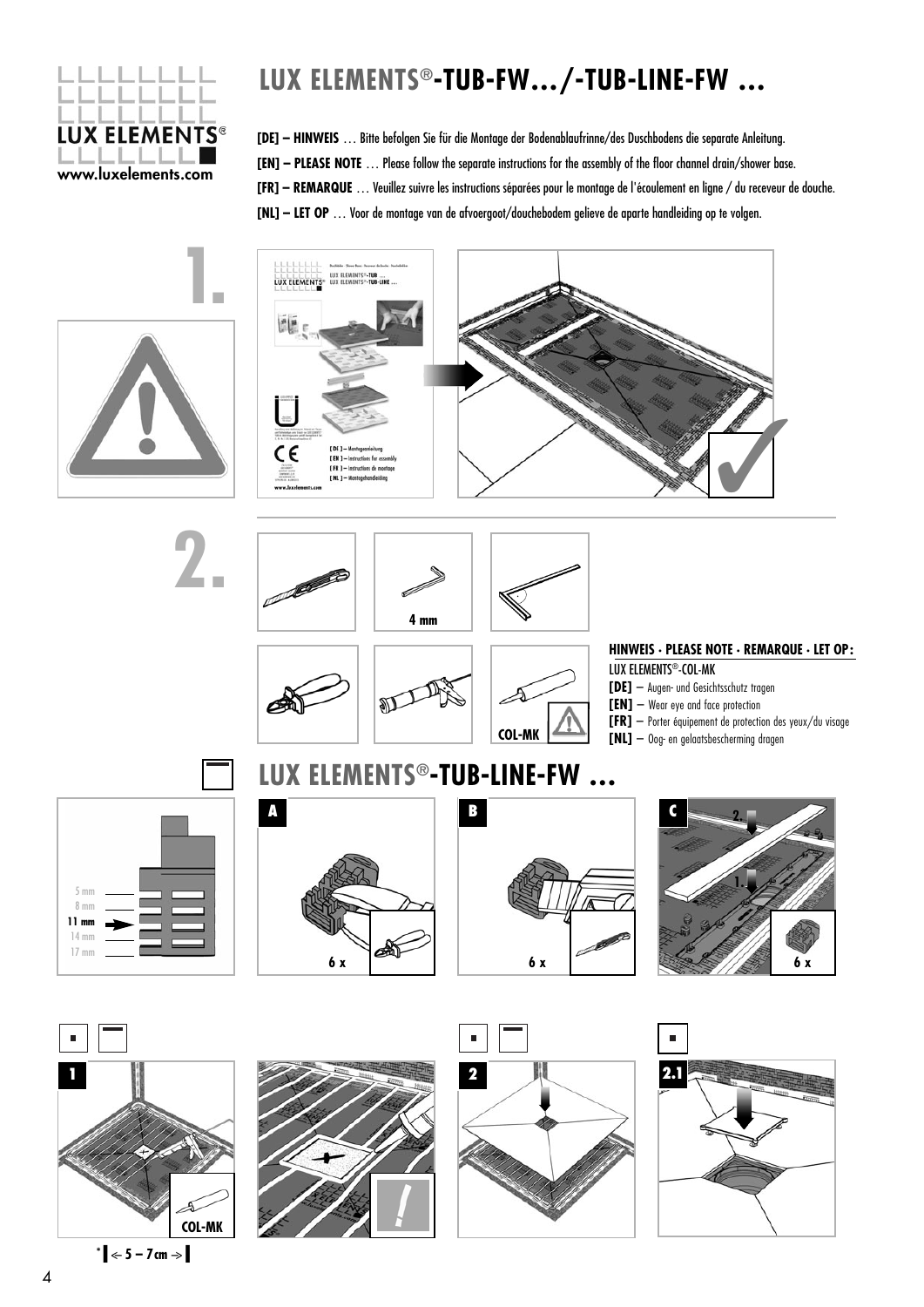

10 | 2018





**6.2**

**C + 5 + 6.1**

5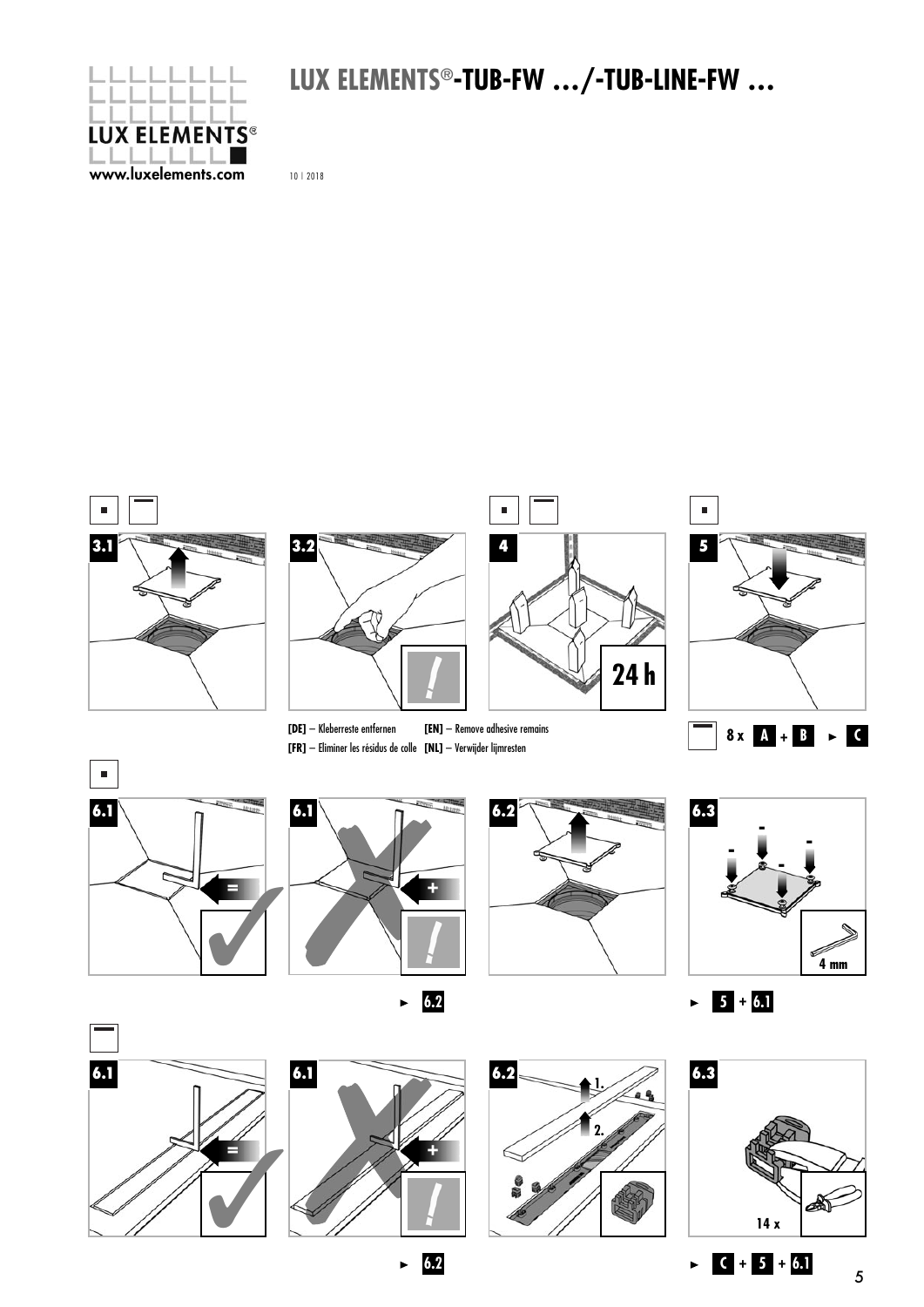

10 | 2018



### DE Pflegehinweise für Mineralwerkstoff

Mineralwerkstoff zeichnet sich durch seine Langlebigkeit und Pflegeleichtigkeit aus. Wenn Sie sich an die folgenden Pflegehinweise halten, sollten Ihre Mineralwerkstoff-Flächen ihre elegante Schönheit lange bewahren.

### Regelmäßige Pflege von Mineralwerkstoff-Flächen

Oberfläche mit Seifenwasser oder einem üblichen Reinigungsmittel reinigen. Damit lassen sich normale Verschmutzungen und Rückstände entfernen. Besonders empfehlenswert sind Reinigungsgels oder -cremes, die mit einem weichem Scheuerlappen oder -schwamm aufgetragen werden. Die behandelte Fläche danach gut mit Wasser abspülen. Auf diese Weise bleibt das matte Finish erhalten.

Reinigen Sie stets in kreisenden Bewegungen von vorne nach hinten und dann von einer Seite zur anderen. Überlappen Sie dabei die Kreisbewegungen schrittweise bis die gesamte Fläche gereinigt ist. Verwenden Sie auf Hochglanz- oder dunklen Flächen keine aggressiven oder scheuernden Reinigungsmittel. Wenn Wasser auf der Fläche trocknet, können Kalkflecken entstehen. Um dies zu vermeiden, sollten Sie Wasserspritzer sofort mit einem Mikrofasertuch trocken wischen. Bei bestimmten Farben kann häufigeres Reinigen nötig sein, um ein einheitliches Oberflächen-Finish zu bewahren.

Manche Substanzen, wie Tinte, Kosmetika und Färbemittel, können die Oberfläche nach längerem Kontakt verfärben. Solche Flecken lassen sich unter Beachtung der besonderen Hinweise für hartnäckige Flecken entfernen.

#### Besondere Hinweise für hartnäckige Flecken

Rückstände von hartnäckigen Flecken erfordern unter Umständen spezielle Reinigungsmaßnahmen. Mit den folgenden Pflegehinweisen entfernen Sie die jeweiligen Flecken wirksam von Ihren Mineralwerkstoff-Flächen.

Kalk-, Seifen-, Mineralablagerungen: Fleck mit einem Mikrofasertuch und einem handelsüblichen Kalkreiniger oder Essig behandeln und 2 bis 4 Minuten einwirken lassen. Die Fläche mit Wasser und einem zweiten, sauberen Mikrofasertuch gut abwischen. Wenn der Fleck weiterhin sichtbar ist, wiederholen Sie den Vorgang mit einem sehr feinkörnigen Sandpapier.

#### Vermeidung von dauerhaftem Schaden

Beachten Sie diese Hinweise, um dauerhafte Schäden an Ihren Mineralwerkstoff-Flächen zu vermeiden.

Keine starken Chemikalien (z. B. Abbeizmittel, Pinselreiniger, Metallreiniger, Ofenreiniger, methylchloridhaltige Reiniger, säurehaltige Abflussreiniger, Nagellack auf Acetonbasis usw.) auf der Fläche verschütten. Versehentlich verschüttete Chemikalien sollten sofort mit Wasser abgespült werden. Nicht mit aggressiven chemischen Mitteln, wie Aceton, Ofenreiniger, Verdünnungsmitteln, starken Säuren (z. B. Salzsäure) und starken Laugen (z. B. Natronlauge), oder industriellen Reinigungsmitteln oder Lack löse mitteln reinigen.

Keine Metallschaber, Drahtbürsten oder andere Haushaltswerkzeuge aus Metall verwenden, um Flecken, Farbe, Putz oder andere Substanzen zu entfernen.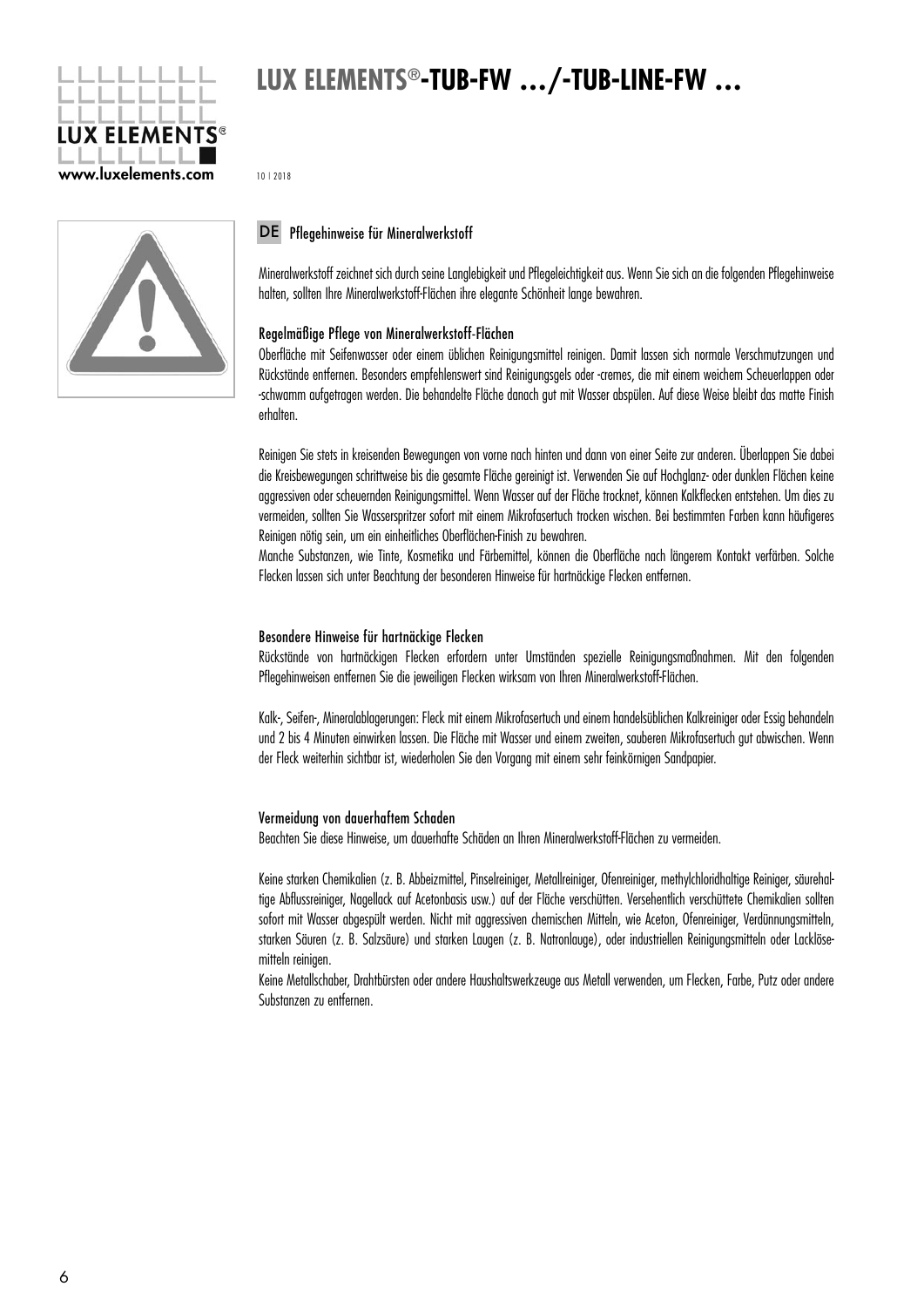

10 | 2018



### EN Care instructions for solid surface material

Solid surface material is characterised by its durability and ease of care. If you stick to the following care instructions your solid material surfaces will retain their elegant beauty for many years to come.

### Regular care of solid material surfaces

Clean the surface with soapy water or a normal cleaning agent. Normal dirt and residues can be removed in this way. Cleaning gels or creams that can be applied with a soft floor cloth or a sponge are particularly recommended. Afterwards, rinse the surface well with water. The matt finish will be retained in this manner.

Always clean with circular movements, from front to back and then from one side to the other. Gradually overlap the circular movements until the entire surface has been cleaned. Do not use aggressive or scouring cleaning agents on high-gloss or dark surfaces. Limescale may form if water dries on the surface. To avoid this, water splashes should be wiped dry immediately with a micro-fibre cloth. With certain colours it may be necessary to clean more often in order to retain a uniform surface finish. Some substances such as ink, cosmetics and dyes can discolour the surface after long periods of contact. Such stains can be removed by following the special instructions for stubborn stains.

#### Special instructions for stubborn stains

Residues of stubborn stains may require special cleaning measures. With the following care instructions you can effectively remove the respective stains from your solid material surfaces.

Limescale, soap and mineral deposits: Treat the stain with a micro-fibre cloth and a conventional limescale cleaner or vinegar and allow to work for 2 to 4 minutes. Wipe off the surface well with water and a second clean micro-fibre cloth. If the stain is still visible, repeat the procedure with very fine-grained sandpaper.

#### Avoidance of permanent damage

Follow these instructions in order to prevent permanent damage to your solid material surfaces.

Do not spill strong chemicals on the surface (e.g. paint removers, brush cleaners, metal cleaners, oven cleaners, cleaning agents containing methyl chloride, acidic drain cleaners, acetone-based nail polish remover, etc.). Accidentally spilled chemicals should be rinsed off immediately with water. Do not clean with aggressive chemicals such as acetone, oven cleaner, thinners, strong acids (e.g. hydrochloric acid) or strong alkalis (e.g. caustic soda), or industrial cleaning agents or paint thinners.

Do not use metal scrapers, wire brushes or other household tools made of metal to remove stains, paints, plaster or other substances.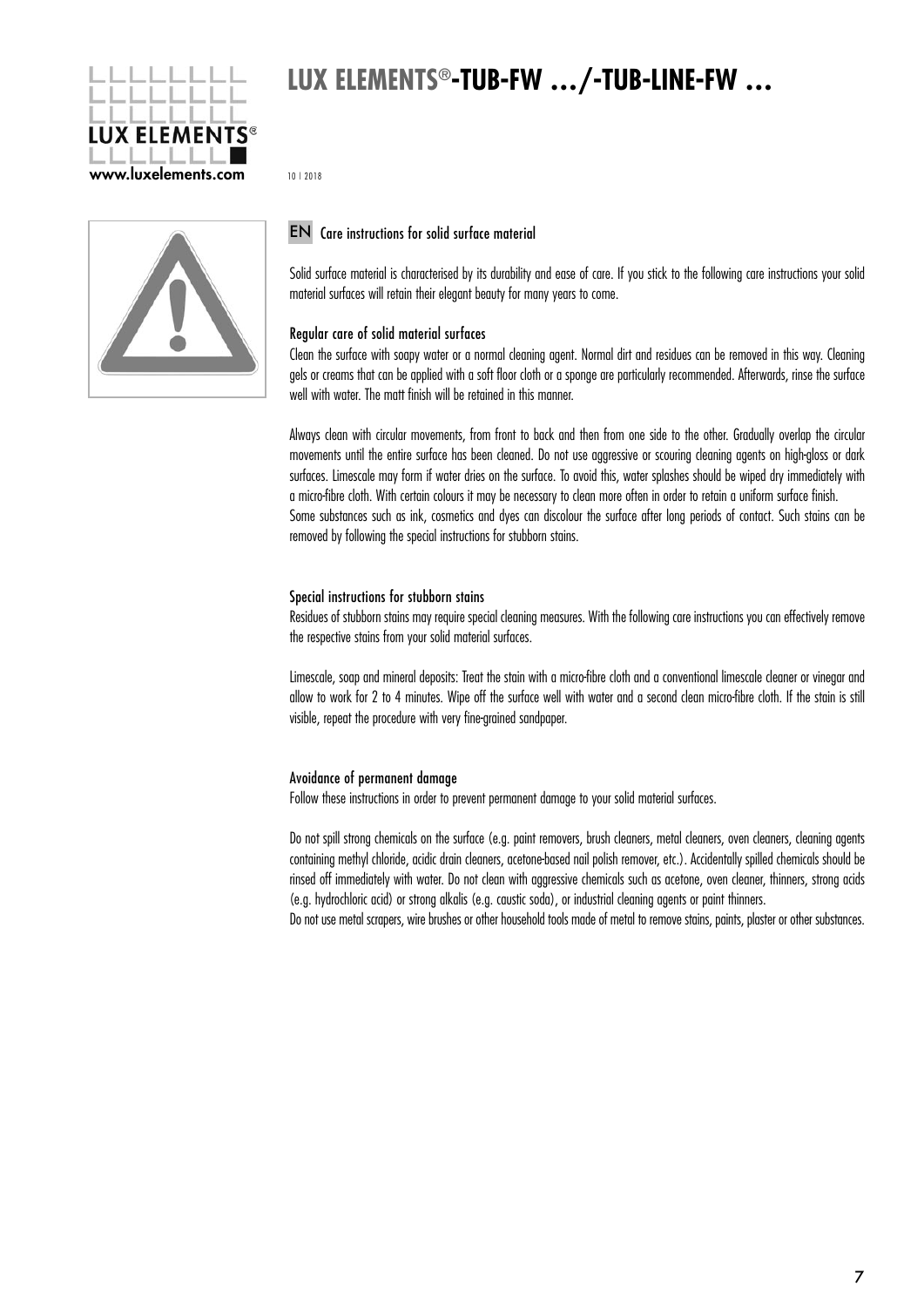

10 | 2018



### Conseils d'entretien pour le matériau minéral FR

Le matériau minéral se distingue par sa grande longévité et sa facilité d'entretien. Si vous observez les conseils d'entretien ci-dessous, vos surfaces en matériau minéral conserveront longtemps toute leur beauté et leur élégance.

### Entretien régulier des surfaces en matériau minéral

Nettoyer la surface avec de l'eau savonneuse ou un produit de nettoyage ménager. Ceci permet d'éliminer les salissures normales et autres dépôts. Les gels ou crèmes de nettoyage à appliquer avec un tampon doux ou une éponge sont particulièrement recommandés. Il convient de bien rincer les surfaces à l'eau suite au nettoyage. Ceci permet de conserver la finition matte.

Nettoyez toujours les surfaces avec des mouvements circulaires de l'avant vers l'arrière, puis d'un côté à l'autre. Ces mouvements circulaires doivent se chevaucher graduellement jusqu'à ce que toute la surface soit nettoyée. Avec des surfaces à brillant élevé ou plus foncées, ne pas utiliser de produits de nettoyage agressifs ou abrasifs. Le séchage de l'eau sur la surface peut entraîner la formation de traces de calcaire. Pour éviter ces traces, toujours essuyer les projections d'eau avec un chiffon à microfibres. Un nettoyage plus fréquent peut être requis avec certaines couleurs afin de conserver une finition de surface uniforme. Certaines substances comme de l'encre, des produits cosmétiques ou des produits colorants peuvent décolorer la surface suite à un contact prolongé. De telles taches ne peuvent être éliminées qu'en observant les conseils spéciaux pour les taches tenaces.

#### Conseils spéciaux pour taches tenaces

Dans certaines circonstances, les résidus de taches tenaces peuvent nécessiter des mesures de nettoyage spéciales. Les conseils d'entretien suivants vous permettront d'éliminer efficacement toutes les taches sur vos surfaces en matériau minéral.

Dépôts de calcaire, de savon et minéraux : traiter la tache avec un chiffon à microfibres et un nettoyant anticalcaire usuel ou du vinaigre, laisser agir 2 à 4 minutes. Rincer la tache à l'eau et bien essuyer avec un autre chiffon à microfibres bien propre. Si la tache reste visible, répétez cette procédure en utilisant un papier de verre à grain très fin.

#### Évitement des dommages irrémédiables

Observez les conseils ci-dessous pour éviter des dommages irrémédiables sur vos surfaces en matériau minéral.

Ne pas renverser de produits chimiques agressifs (par ex. de l'agent décapant, du solvant de nettoyage pour pinceau, du décapant pour métaux, du produit de nettoyage pour les fours, du produit de nettoyage contenant du chlorure de méthyle, des produits de débouchage acides, du vernis à ongles à base d'acétone, etc.) sur la surface. Rincer immédiatement à l'eau tout produit chimique renversé. Ne pas nettoyer avec des produits chimiques agressifs comme l'acétone, les produits de nettoyage de fours, les diluants, les acides forts (par ex. acide chlorhydrique) et les bases fortes (par ex. soude caustique) ni avec des produits de nettoyage industriels ou des dissolvants pour peinture.

Ne pas utiliser de grattoir métallique, de brosse métallique ni d'autres outils ménagers en métal pour enlever des taches, de la couleur, des enduits ou toute autre substance.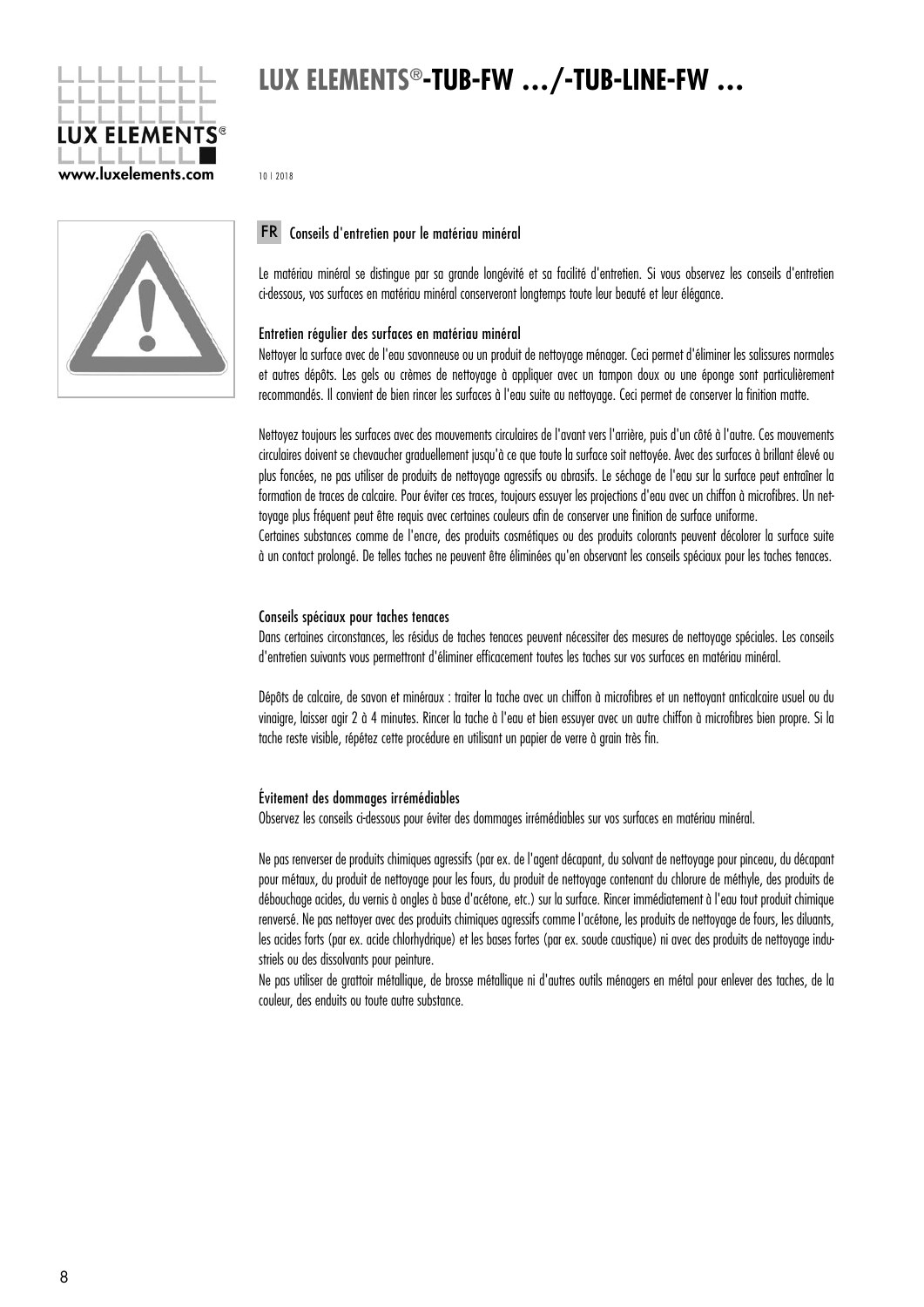

10 | 2018



### NL Onderhoudsaanwijzingen voor solid surface materiaal

Solid surface materiaal onderscheidt zich door zijn duurzaamheid en onderhoudsvriendelijkheid. Als u zich aan de volgende onderhoudsaanwijzingen houdt, zullen uw oppervlakken van solid surface materiaal hun elegante schoonheid lang bewaren.

### Regelmatig onderhoud van oppervlakken van solid surface materiaal

Oppervlak reinigen met zeepwater of een gewoon reinigingsmiddel. Hiermee kunnen normale verontreinigingen en resten worden verwijderd. Reinigingsgels of crèmes die met een zachte poetslap of schuurspons worden aangebracht, worden sterk aanbevolen. Het behandelde oppervlak daarna goed afspoelen met water. Op die manier blijft de matte finish behouden.

Reinig steeds in cirkelvormige bewegingen van voor naar achter en daarna van de ene kant naar de andere. Laat de cirkelbewegingen daarbij stapsgewijs overlappen tot het volledige oppervlak gereinigd is. Gebruik op hoogglanzende of donkere oppervlakken geen agressieve of schurende reinigingsmiddelen. Als er water op het oppervlak opdroogt, kunnen er kalkvlekken ontstaan. Om dit te vermijden, zou u waterspatten onmiddellijk met een microvezeldoek moeten wegvegen. Bij bepaalde kleuren kan regelmatigere reiniging nodig zijn om een eenvormige oppervlaktefinish te bewaren.

Sommige substanties, zoals inkt, cosmetica en kleurstoffen, kunnen het oppervlak na langer contact doen verkleuren. Dergelijke vlekken kunnen door het opvolgen van de speciale tips voor hardnekkige vlekken worden verwijderd.

#### Speciale tips voor hardnekkige vlekken

Resten van hardnekkige vlekken vereisen in bepaalde omstandigheden speciale reinigingsmaatregelen. Met de volgende onderhoudstips verwijdert u doeltreffend de respectieve vlekken van uw oppervlakken van solid surface materiaal.

Kalk-, zeep- en minerale neerslag: Vlek met een microvezeldoek en een in de handel verkrijgbare kalkreiniger of azijn behandelen en 2 tot 4 minuten laten inwerken. Het oppervlak met water en een tweede, schone microvezeldoek goed afvegen. Als de vlek nog steeds te zien is, herhaalt u het proces met schuurpapier met een zeer fijne korrel.

#### Voorkomen van blijvende schade

Volg deze tips op om blijvende schade aan uw oppervlakken van solid surface materiaal te voorkomen.

Geen sterke chemicaliën (bv. afbijtmiddelen, penseelreinigers, metaalreinigers, ovenreinigers, reinigingsmiddelen die methylchloride bevatten, zuurhoudende afvoerreinigers, nagellak op basis van aceton enz.) op het oppervlak morsen. Per ongeluk gemorste chemicaliën moeten onmiddellijk met water worden weggespoeld. Niet reinigen met agressieve chemische middelen, zoals aceton, ovenreinigers, verdunningsmiddelen, sterke zuren (bv. zoutzuur) en sterke logen (bv. natronloog) of industriële reinigingsmiddelen of verfoplosmiddelen.

Geen metalen schrapers, draadborstels of ander huishoudelijk gereedschap van metaal gebruiken om vlekken, verf, pleister of andere substanties te verwijderen.